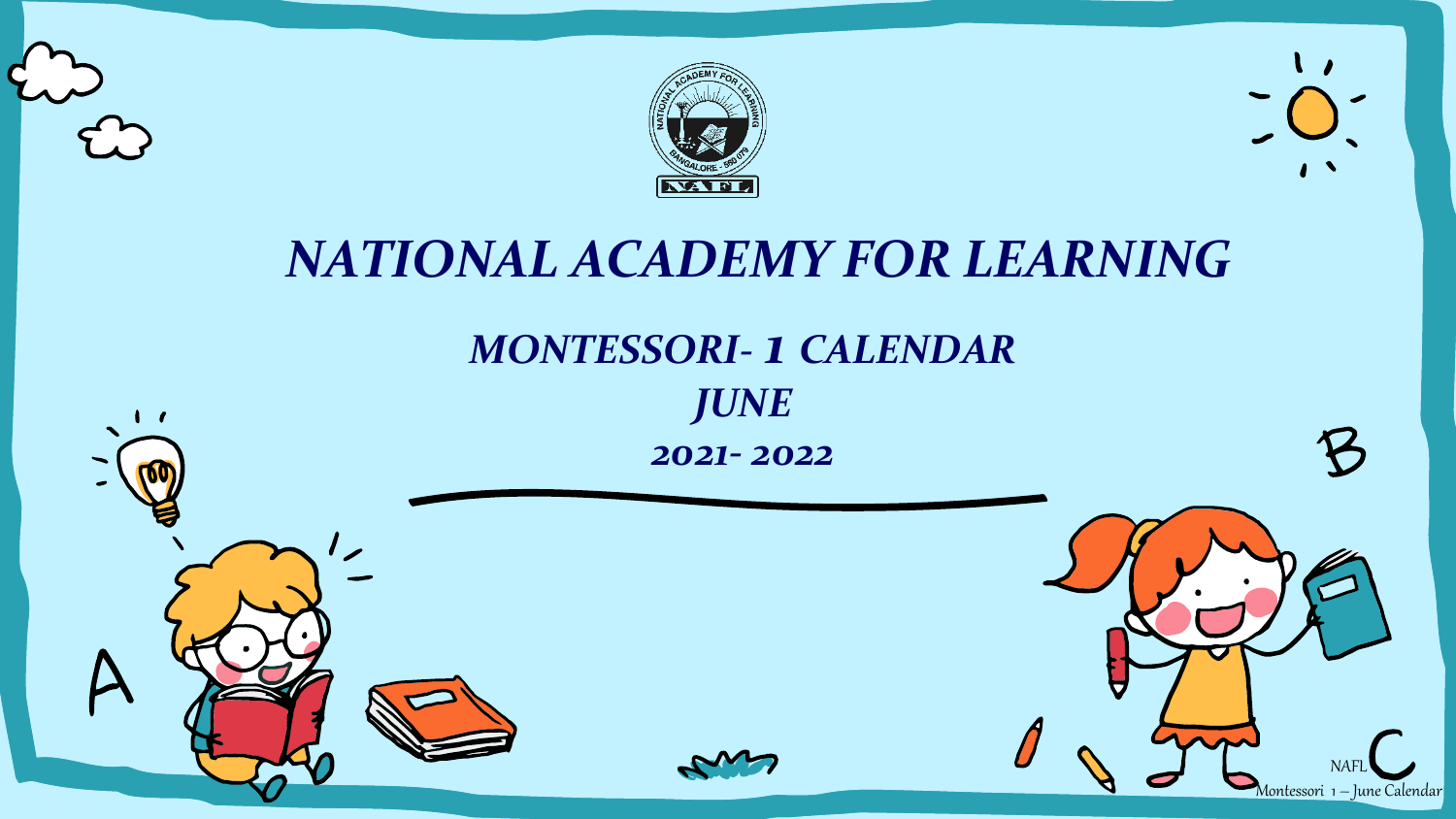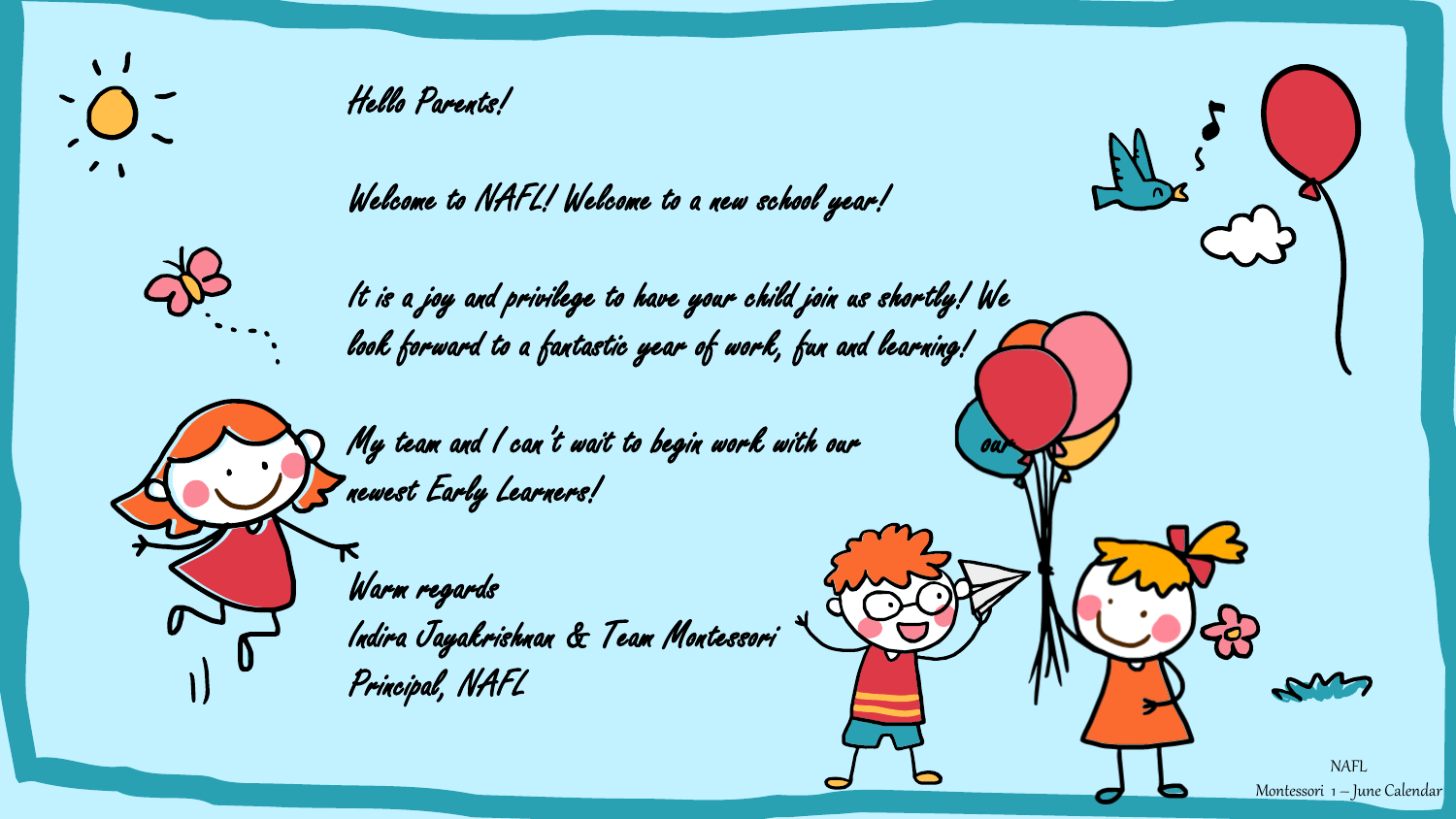## *Montessori - 1*

JUNE - All about me, my family and my school

Theme based synchronous sessions:

We discuss:

•Names of parents and siblings •Name of the school, class and section they are studying in •Name of the Principal and class teachers •Rooms in my home - bathroom, bedroom, hall, balcony, etc. •My favourite - fruit and vegetable •Social behaviour - waiting for your turn while talking, greeting teachers and magic words

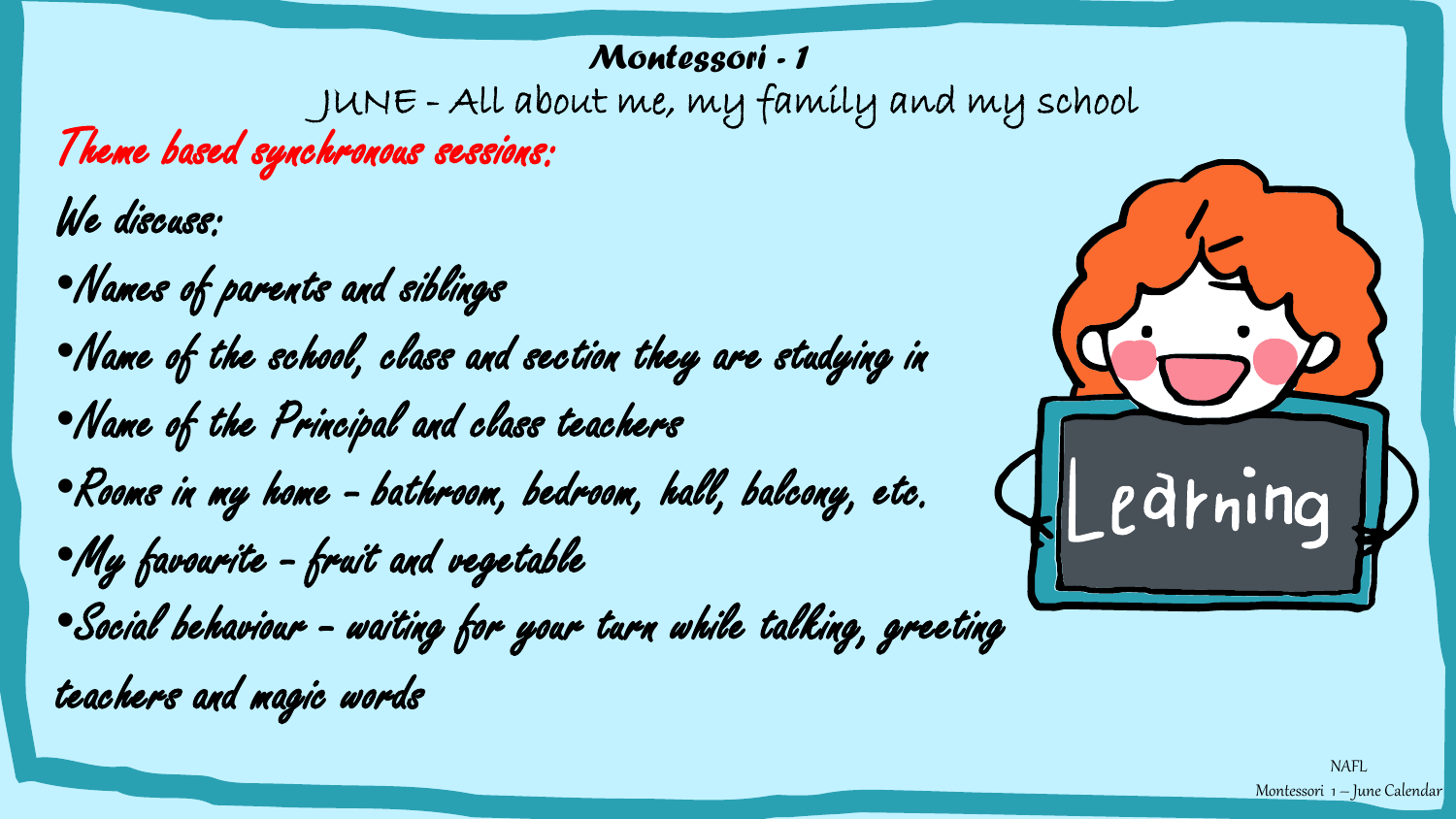#### *Montessori - 1*





NAFL Montessori 1 – June Calendar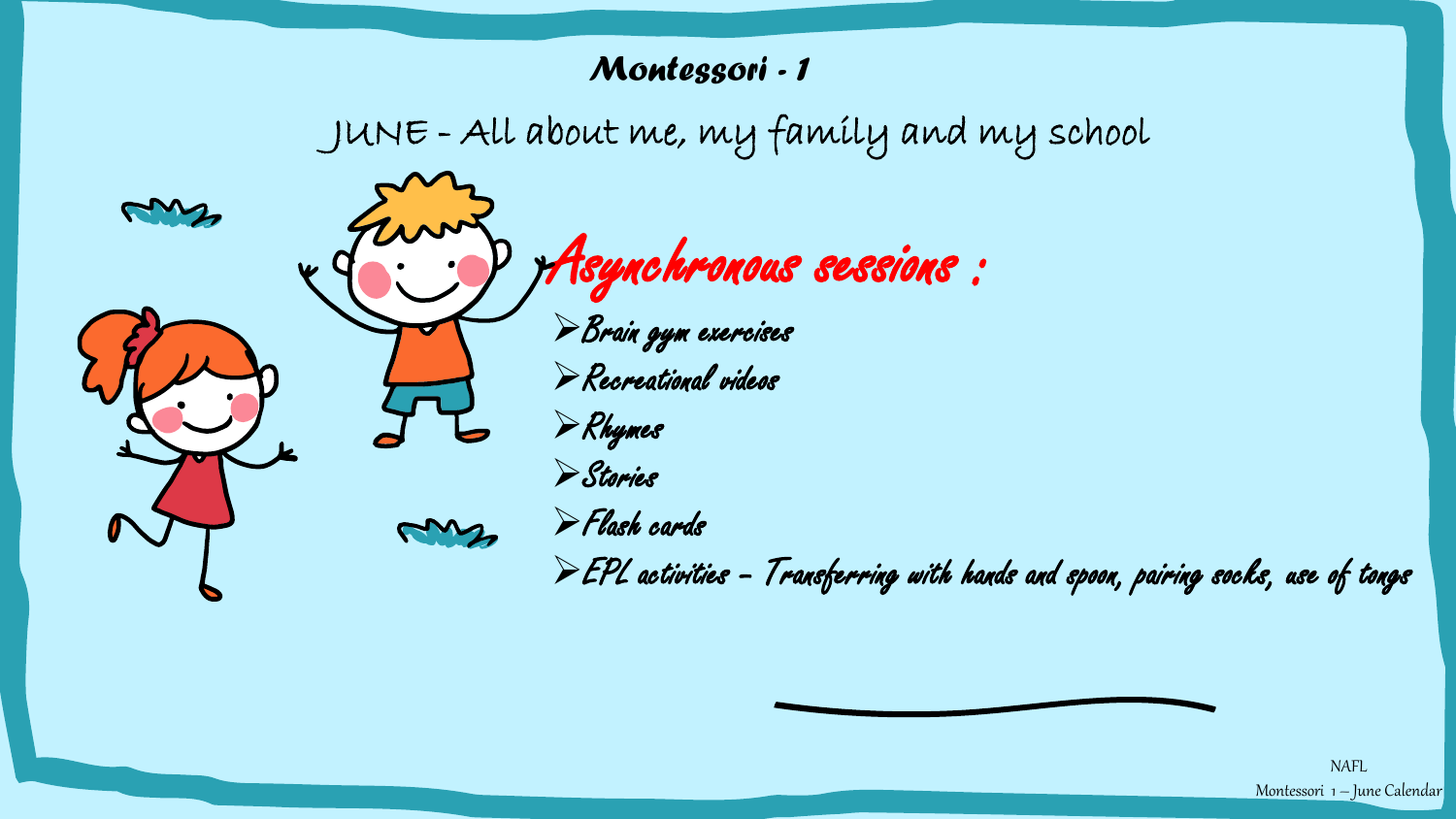

### *Montessori - 1*

JUNE - All about me, my family and my school

Academic sessions:

➢Enrichment of vocabulary using flash cards

➢Counting



NAFL Montessori 1 – June Calendar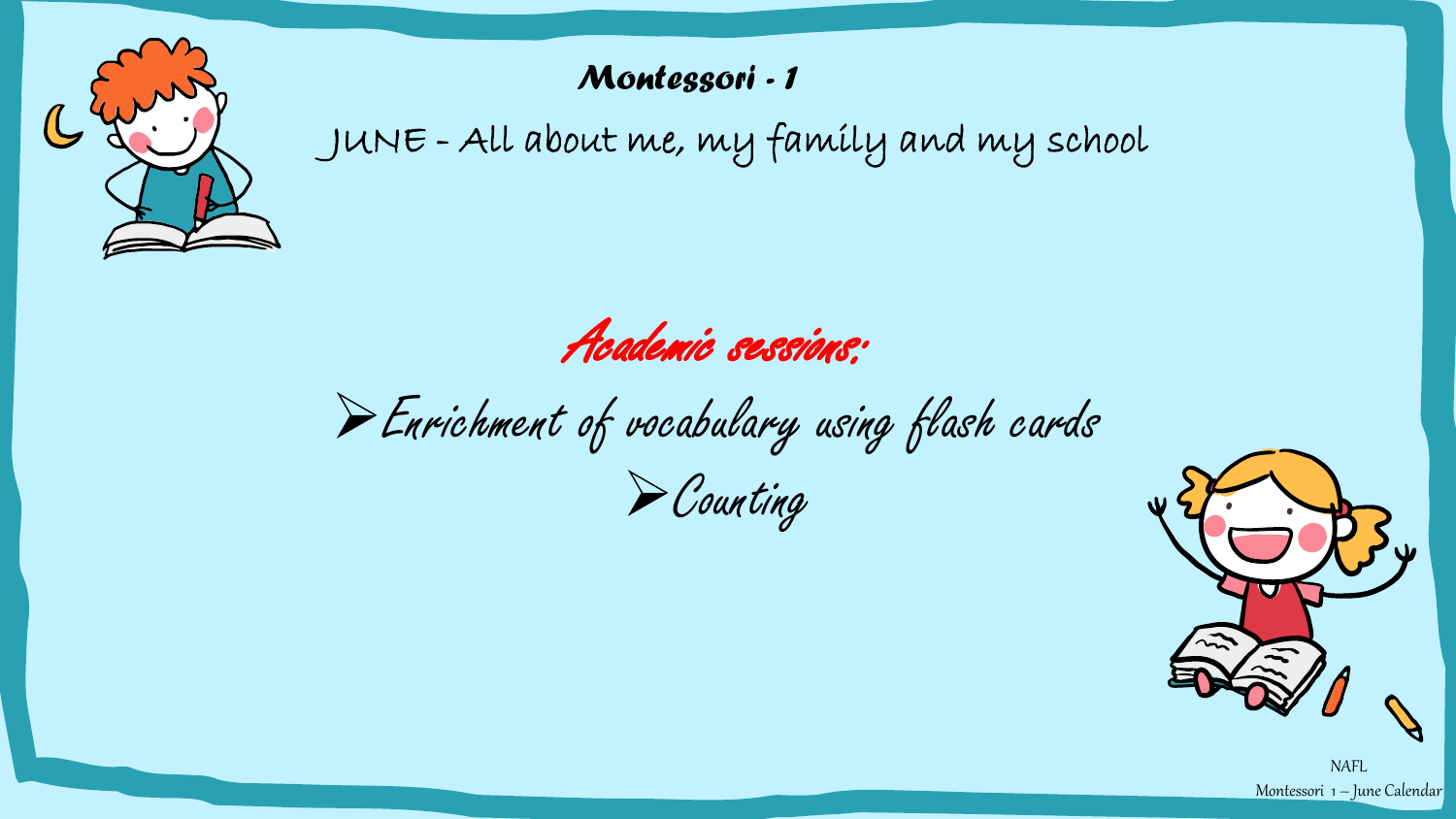## Special days:

Children speak about their favourite Superhero  $-22^{nd}$  June

Dress up like one of your family members  $-$  29<sup>th</sup> June